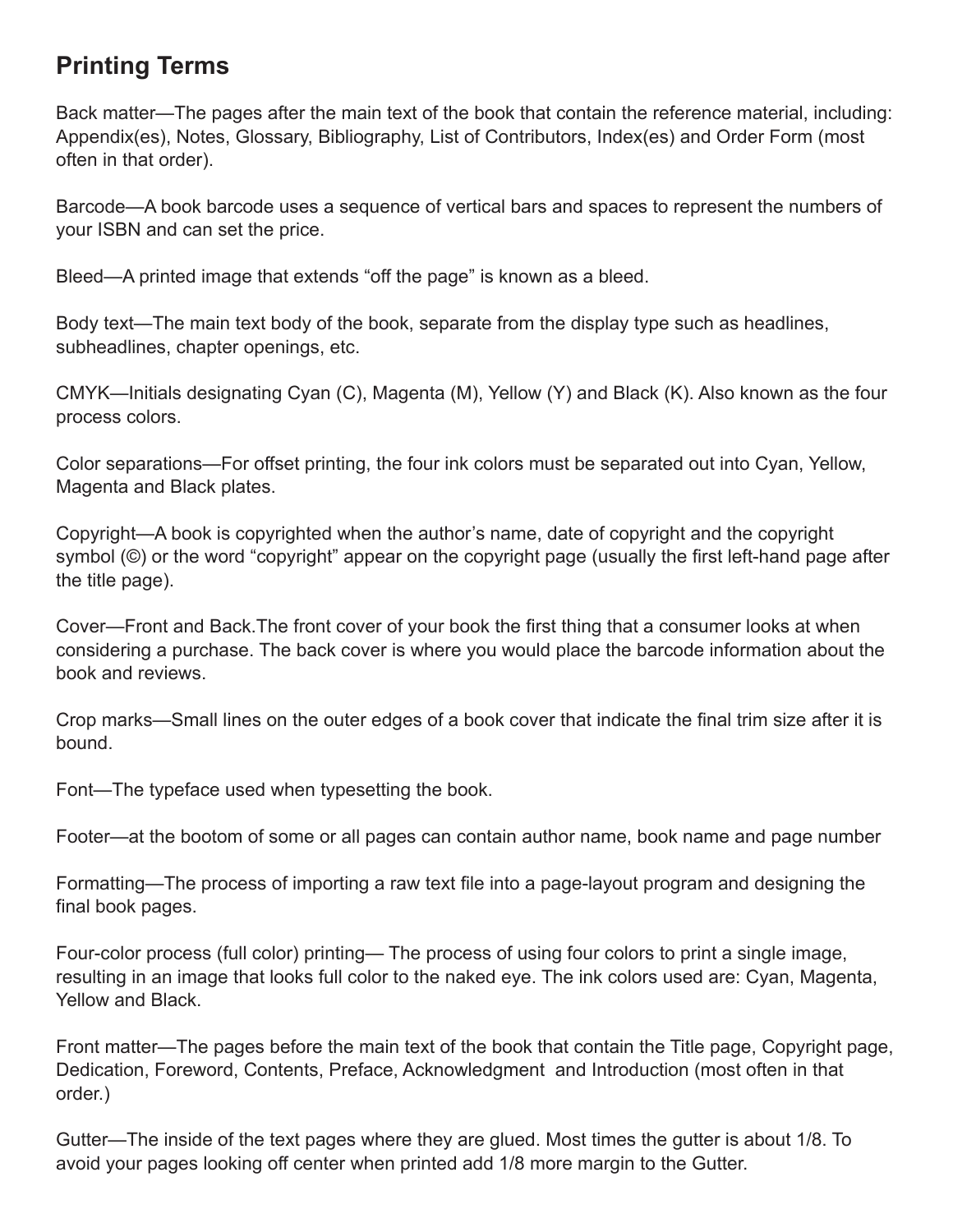Halftone—A process whereby a photograph is broken up into a pattern of dots of varying size. When printed, the dots of the image merge to the naked eye to give the impression of shades of gray.

Header—Headers appear at the top of each page in the book (except chapter openings) and contain either the author name, book name or chapter name. They are designed to help the reader navigate around the book.

Imposition—Proper sequence and position of pages in a signature, dependent on specific printing and bindery requirements.

ISBN—International Standard Book Number. A registration number obtained from R. R. Bowker that is used by bookstores to track and obtain titles.

Leading—The space between lines of type.

Library of Congress Control number— A registration number obtained from the Library of Congress that is used to distribute books intended for libraries.

Mass market paperback—A small, non- illustrated, cheaper version of a book, typically printed on newsprint.

niche market—A focused, targetable portion of a market.

Openback Binding—The process used to bind books which allows the book to stay open.

Perfectbound—The process where the entire book in printed in signatures then glued together.

Publishing (traditional)—Books that are printed, marketed and distributed by a publisher are said to be published. Writers receive a share of the profits. See self-publishing.

PUR binding—PolyUrethane Reactive (PUR) is a bookbinding adhesive. Although it has a relatively slow curing time, it is more flexible than conventional adhesives and is well-suited for coated paper.

Registration—To print an image in correct relation to other images already printed on the same sheet.

Resolution—The quality of a digital output, as defined by the number of dots (pixels) per inch. The higher the number, the higher the quality.

Saddle Stiched—The process where all printed signatures of the book are folded and stapled to the cover.

Sans-serif—A typeface without serifs (the short lines projecting from the top or bottom of the main stroke of a letter). See serif.

Self-publishing—When the author chooses to print, market and distribute a book, paying all costs and keeping all rights and profits.